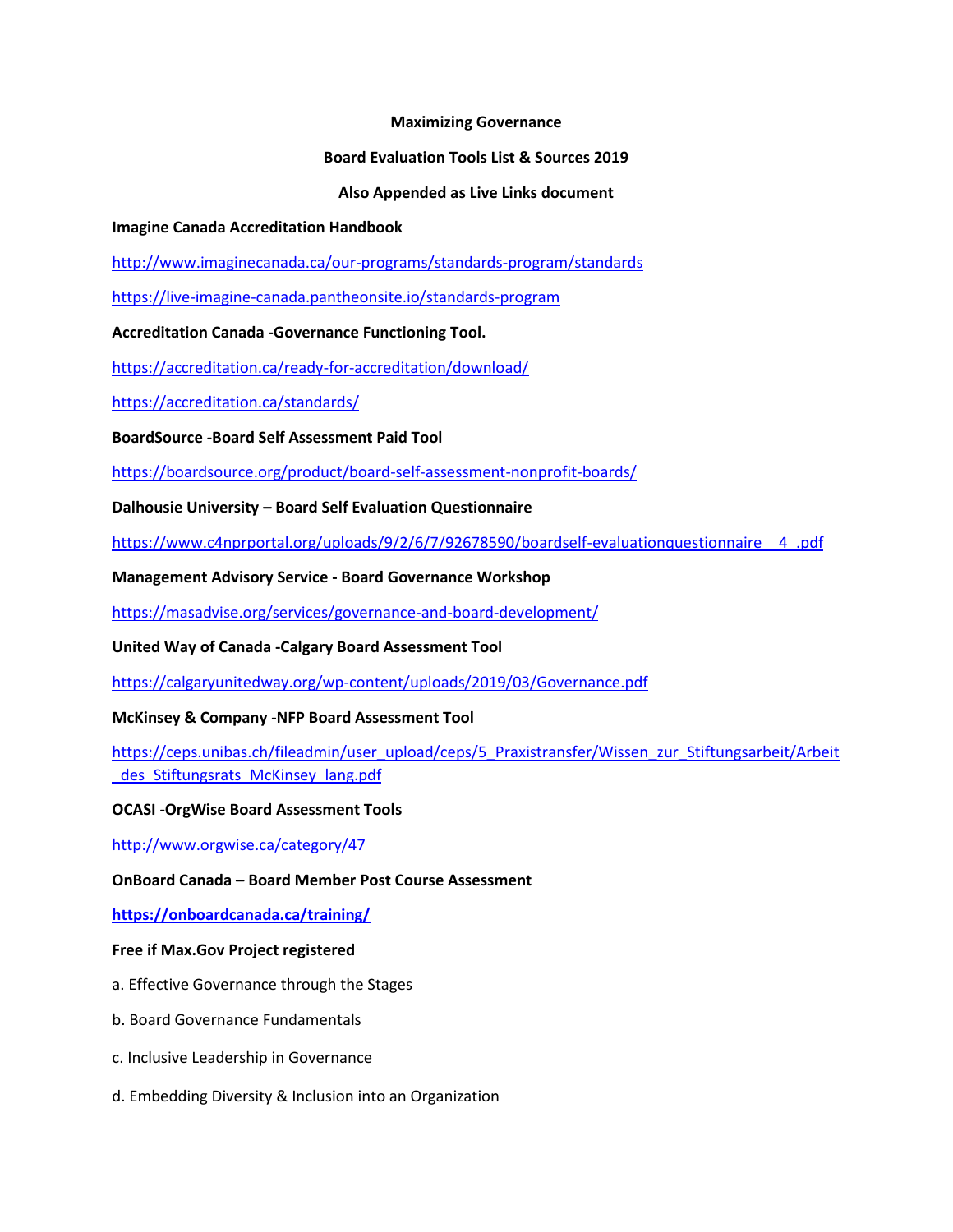#### **Ontario Organizational Development Program -Board Self-Assessment Tool**

**<http://oodp.ca/product/organizational-self-assessment-tool/>**

**Institute for Corporate Directors** 

**<https://www.icd.ca/Home.aspx>**

**Drill Down Assessments:** 

- **Board Skills Matrices -appended**
- **Board Essentials Overview -OCASI-City of Toronto MaxGov-Workshop&Webinar #1**
- **Legal Roles & Responsibilities -OCASI-City of Toronto MaxGov-Workshop&Webinar #2**
- **Financial Management -OCASI-City of Toronto MaxGov-Workshop&Webinar #3**
- **Risk Management -OCASI-City of Toronto MaxGov-Workshop&Webinar #4**

And:

*Great Board Chair Practices.* February 2016. CompassPoint *Retrieved from:<https://www.compasspoint.org/blog/10-great-board-chair-practices>*

#### **Additional Resources**

#### Websites

Alliance for Nonprofit Management, Washington, DC [www.allianceonline.org](http://www.allianceonline.org/)

Altruvest Charitable Services [www.altruvest.org](http://www.altruvest.org/) Boardexpert.com [www.boardexpert.com](http://www.boardexpert.com/) BoardSource. [www.boardsource.org](http://www.boardsource.org/) Canada Helps. [www.canadahelps.org](http://www.canadahelps.org/) Canadian Society of Association Executives [www.csae.com](http://www.csae.com/) Charity Villag[e www.charityvillage.ca](http://www.charityvillage.ca/) CompassPoint Nonprofit Services [www.compasspoint.org](http://www.compasspoint.org/) Imagine Canad[a www.imaginecanada.ca](http://www.imaginecanada.ca/) Volunteer Canada [www.volunteercanada.ca](http://www.volunteercanada.ca/)

**<b><u></u>** Effective Governance: Useful Governance Templates

<http://www.effectivegovernance.com.au/useful-resources/governance-documentation-templates/>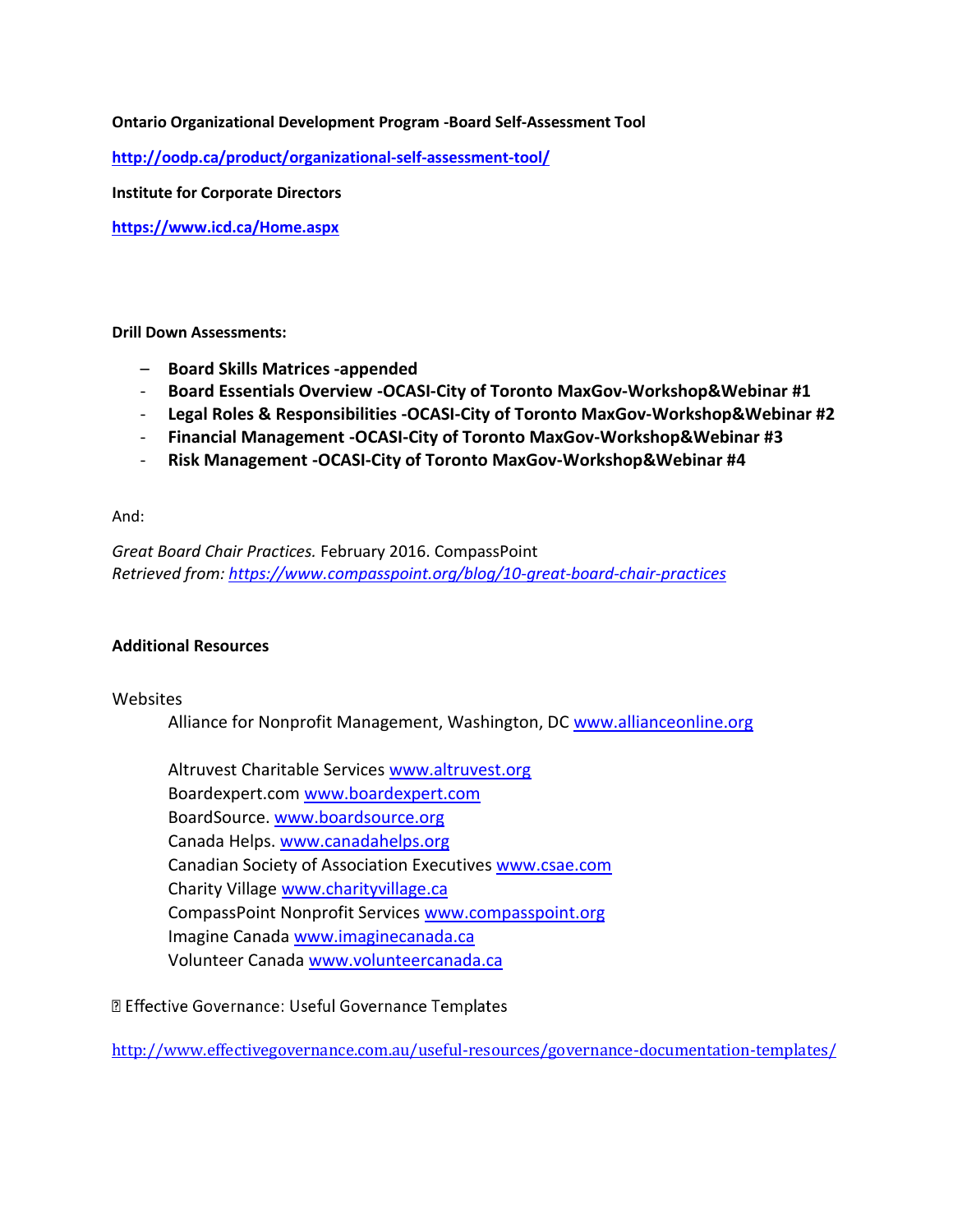**2** OODP Governance Resources

<http://oodp.ca/online-resources/>

2 OODP Nominating Committee Resource

<http://oodp.ca/media/1.%20OODP-Nominating-Committee-Resource-Sept-2013.pdf>

**Z The Not-for-Profit (NPO) Directors Series: The NPO Director Alerts** 

**Z The Policy Governance Model** 

**20 Questions Directors of Not-For-Profit Organizations Should Ask about Board Recruitment,** Development and Assessment

[https://www.cpacanada.ca/en/business-and-accounting-resources/strategy-risk-and](https://www.cpacanada.ca/en/business-and-accounting-resources/strategy-risk-and-governance/not-for-profit-governance)[governance/not-for-profit-governance](https://www.cpacanada.ca/en/business-and-accounting-resources/strategy-risk-and-governance/not-for-profit-governance)

 $\mathbb D$  20 Questions Directors of Not-For-Profit Organizations Should Ask about Directors' and Officers' Liability Indemnification and Insurance (includes Not-For-Profit Organizations supplement)

 $\boxtimes$  20 Questions Directors of Not-For-Profit Organizations Should Ask about Fiduciary Duty

 $\boxtimes$  20 Questions Directors of Not-For-Profit Organizations Should Ask about Human Resources

**Z 20 Questions Directors of Not-For-Profit Organizations Should Ask about Risk** 

20 Questions Directors of Not-For-Profit Organizations Should Ask about Strategy and Planning

[GOVERNANCE](https://www.effectivegovernance.com.au/governance-action-plan/) ACTION PLAN

<https://www.effectivegovernance.com.au/governance-action-plan/>

20 questions based around the Corporate Governance Practice Framework® shown below. We have developed this framework as the basis for the analysis, development and enhancement of a leading practice corporate governance system.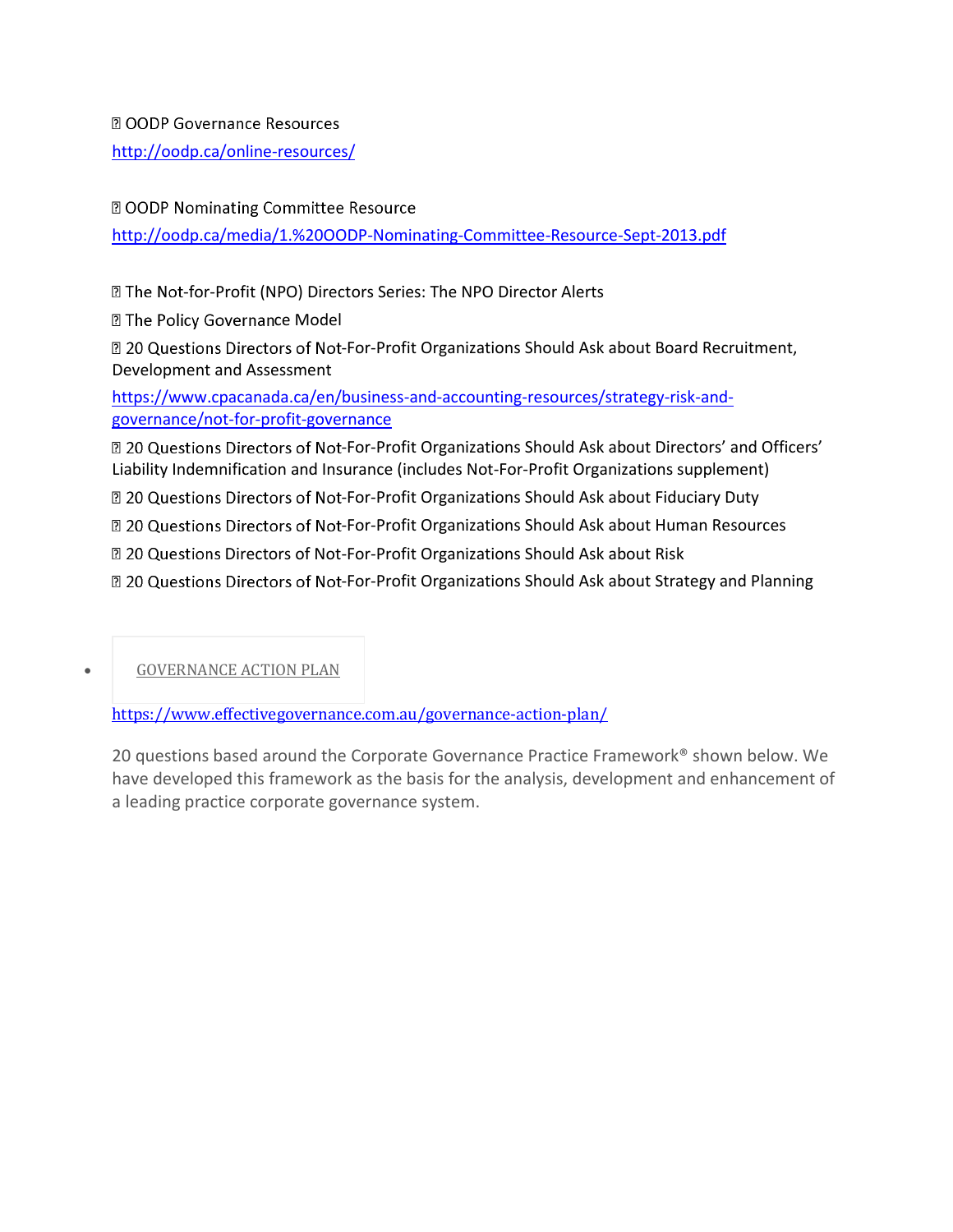

The framework highlights five major components of developing an effective corporate governance program, namely:

- o **Defining Governance Roles:** delineating the role of the board and key players in the governance system
- o **Key Board Functions:** elaborating the critical activities that a board performs and defining performance expectations
- o **Effective Governance:** the procedures and processes which lay the foundation for continuing improvement in corporate governance
- o **Improving Board Processes:** enhancing the administrative functions and processes of the board
- o **Board Behavioural Dynamics:** looks at the behaviours and dynamics around the boardroom table that contribute to board performance and ultimately to organisational performance.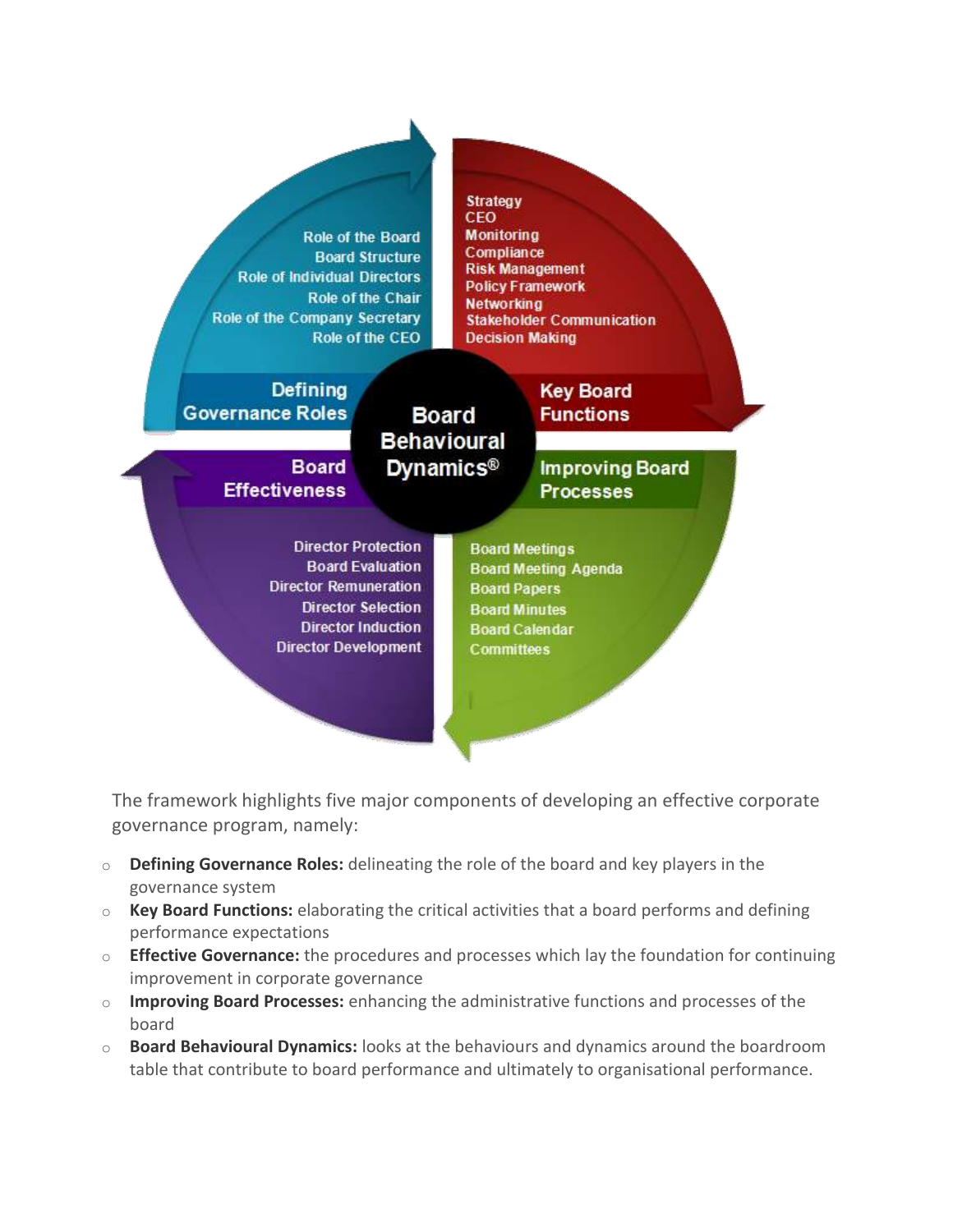## **Useful Governance Templates**

**[http://www.effectivegovernance.com.au/useful-resources/governance-documentation](http://www.effectivegovernance.com.au/useful-resources/governance-documentation-templates/)[templates/](http://www.effectivegovernance.com.au/useful-resources/governance-documentation-templates/)**



For your use, we have included some useful governance templates that are in our suite of governance documentation templates. To download, please click on the links below.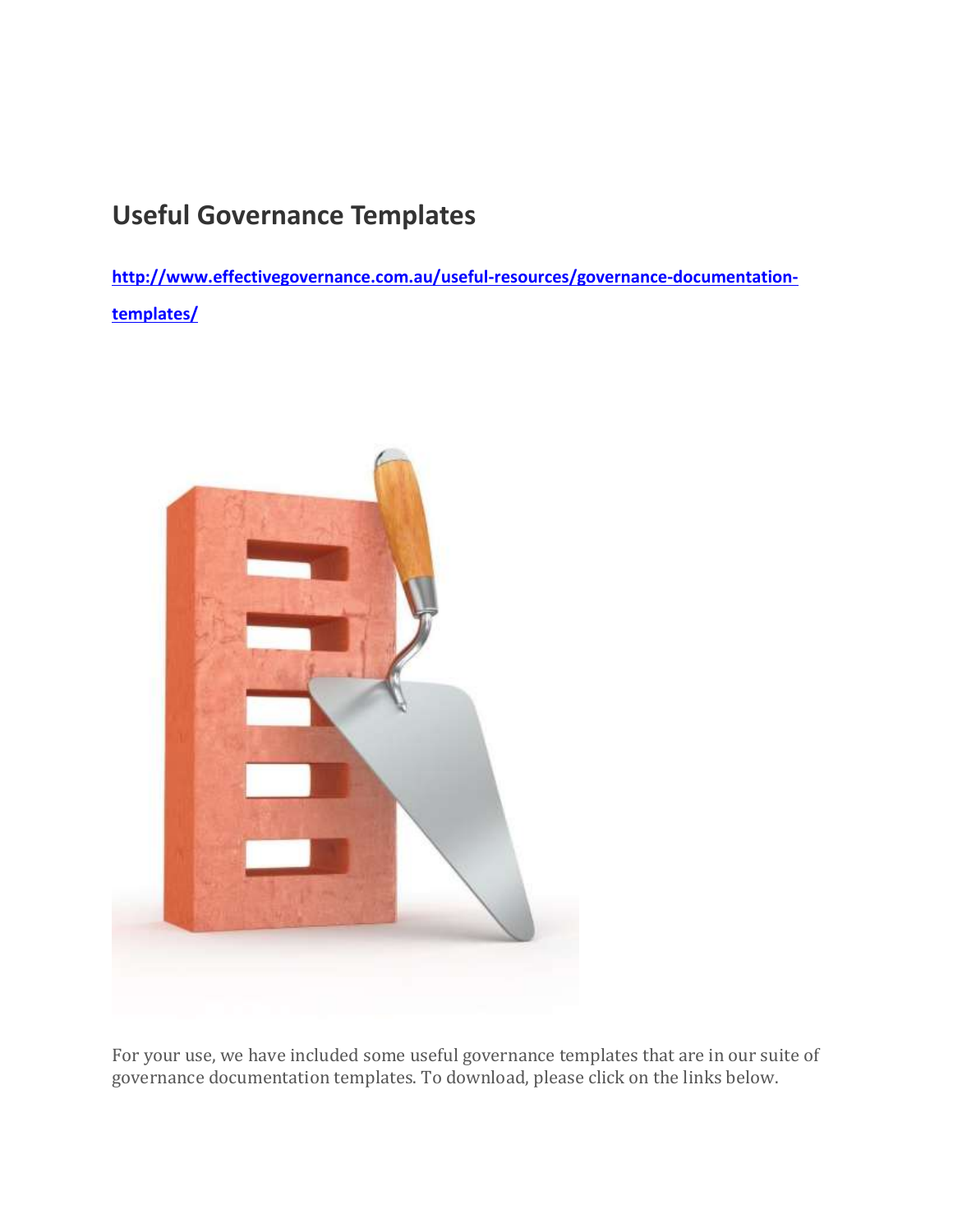- o Board Dispute [Resolution](http://www.effectivegovernance.com.au/wp-content/uploads/2018/02/eG-Board-Dispute-Resolution-Policy-2018.pdf) Policy
- o Board Meeting Agenda with In Camera Session [Template](http://www.effectivegovernance.com.au/wp-content/uploads/2018/02/eG-Board-Meeting-Agenda-Template-2018.pdf)
- o Board Papers [Template](http://www.effectivegovernance.com.au/wp-content/uploads/2018/02/eG-Board-Paper-Template-2018.pdf)
- o Board Charter Table of [Contents](http://www.effectivegovernance.com.au/wp-content/uploads/2018/02/eG-Board-Charter-Table-of-Contents-2018.pdf)
- o Board Calendar [Template](http://www.effectivegovernance.com.au/wp-content/uploads/2018/02/eG-Board-Calendar-Template-2018.pdf)
- o [Committee](http://www.effectivegovernance.com.au/wp-content/uploads/2018/02/eG-Committee-Meeting-Agenda-Template-2018.pdf) Meeting Agenda Template
- o Meeting Minutes [Template](http://www.effectivegovernance.com.au/wp-content/uploads/2018/02/eG-Meeting-Minutes-Template-2018.pdf)
- o Risk [Governance](http://www.effectivegovernance.com.au/wp-content/uploads/2018/02/eG-Risk-Governance-Checklist-2018.pdf) Checklist
- o Strategic CEO Report [Template](http://www.effectivegovernance.com.au/wp-content/uploads/2018/02/eG-Strategic-CEO-Report-2018.pdf)
- o Strategic Decision Making [Checklist](http://www.effectivegovernance.com.au/wp-content/uploads/2018/02/eG-Strategic-Decision-Checklist-2018.pdf)

For more on how you can use these templates effectively please view chapter 6 (Board Processes) of our latest book Directors at Work, which can be purchased online from [Thomson](http://www.thomsonreuters.com.au/directors-at-work-a-practical-guide-for-boards/productdetail/114989) Reuters. If you would like assistance in implementation, customisation or the word version of these resources please feel free to [contact](http://www.effectivegovernance.com.au/contact-us/) us.

# Not-for-profit governance

Discover a wealth of education, information and resources related to not-for-profit governance. Apply filters to easily narrow results for specialty publications, professional development, CPA Magazine articles, courses, webinars, blogs and more.

SORT BY

 $\left| \cdot \right|$ 

## **[FINANCIAL REPORTING ALERT: ACCOUNTING STANDARDS APPLICABLE TO](https://www.cpacanada.ca/en/business-and-accounting-resources/financial-and-non-financial-reporting/not-for-profit-organizations/publications/accounting-standards-applicable-to-private-sector-nfpos)  [CANADIAN PRIVATE SECTOR NOT-FOR-PROFIT ORGANIZATIONS](https://www.cpacanada.ca/en/business-and-accounting-resources/financial-and-non-financial-reporting/not-for-profit-organizations/publications/accounting-standards-applicable-to-private-sector-nfpos) (NFPOS)**

Learn about standards applicable to NFPOs in Part II of the Handbook.

## **[20 QUESTIONS NOT-FOR-PROFIT ORGANIZATIONS](https://www.cpacanada.ca/en/business-and-accounting-resources/strategy-risk-and-governance/not-for-profit-governance/publications/nfp-directors-recruiting-developing-assessing-renewing) SHOULD ASK: RECRUITING, [DEVELOPING, ASSESSING AND RENEWING DIRECTORS](https://www.cpacanada.ca/en/business-and-accounting-resources/strategy-risk-and-governance/not-for-profit-governance/publications/nfp-directors-recruiting-developing-assessing-renewing)**

This publication helps not-for-profits ensure their organization is well governed by directors with the right knowledge and experience, complemented with diverse viewpoints and fresh ideas.

## **[NOT-FOR-PROFIT GOVERNANCE: SUMMARY RESOURCE GUIDE](https://www.cpacanada.ca/en/business-and-accounting-resources/strategy-risk-and-governance/not-for-profit-governance/publications/not-for-profit-governance-resource-guide)**

Download our handy guide for a summary of CPA Canada's not-for-profit governance resources.